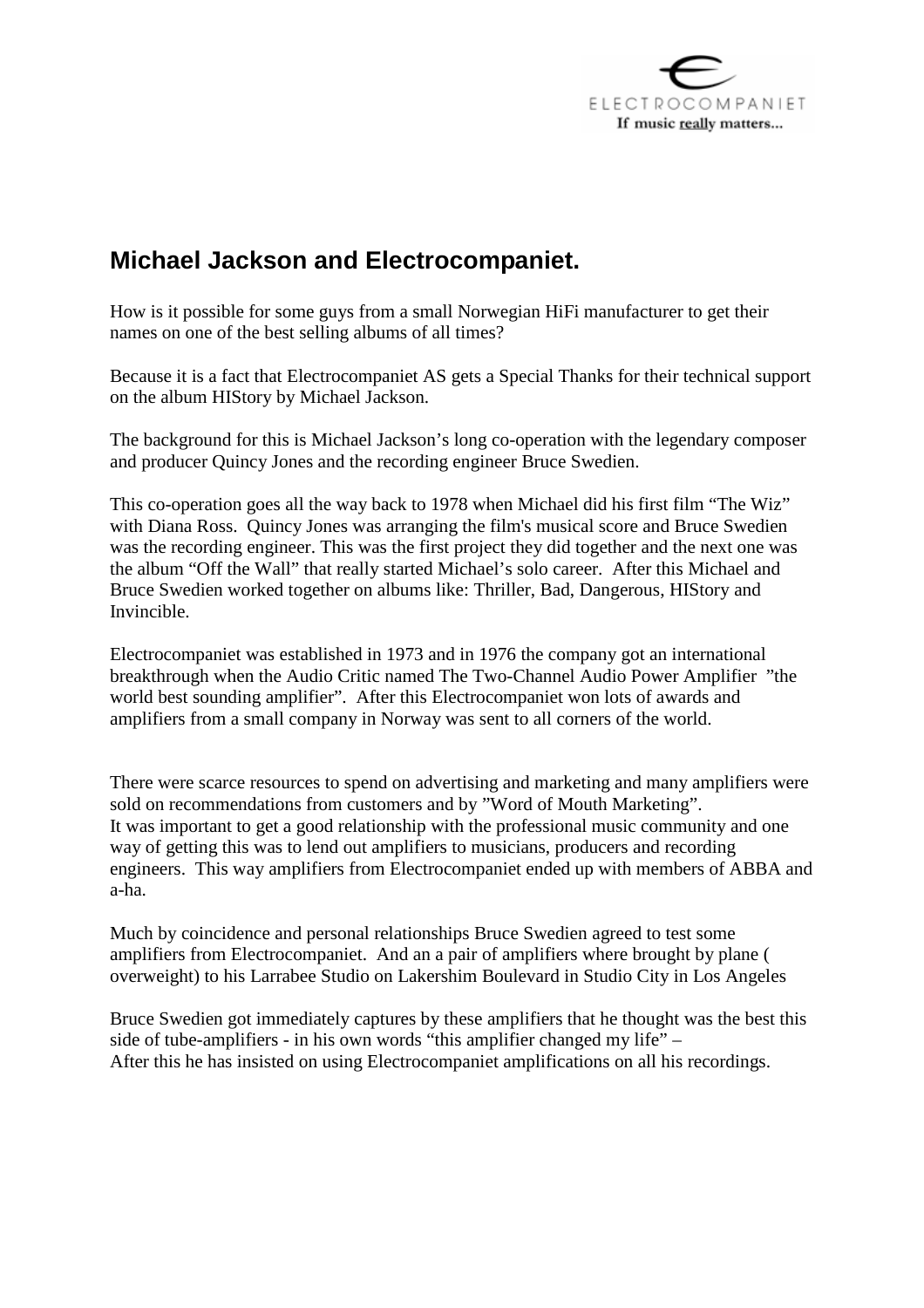

This was in 1991 and Bruce had then just finalized the production of Dangerous – which gave him a Grammy for "Best Engineered Album". On the next recording with Michael Jackson which was HIStory amplification from Electrocompaniet was used all the way through the production. This was a dramatic recording that started in Los Angeles, but after the earthquake in 1994 the recording was moved to HitFactory in New York City.

When making the cover for HIStory Bruce Swedien wanted to sent a thanks to his Norwegian Friends – the big chiefs in the recording company was not in favour of this. By chance Michael was in the studio this day and he decided this by saying "it's got to be that way".

And this way Electrocompaniet AS, Per Abrahamsen, Nils B. Kvam and Trond Braaten got their names on one of the best selling albums in the world.

Tau July 8th 2009

For more information – please contact

Electrocompaniet AS, Marketing Director Jonny Rydningen, +47 51 74 10 23 +47 982 22 758, jonny@electrocompaniet.no

More on Electrocompaniet and Bruce Swedien on our website http://www.electrocompaniet.no/products\_cat\_Prof.html